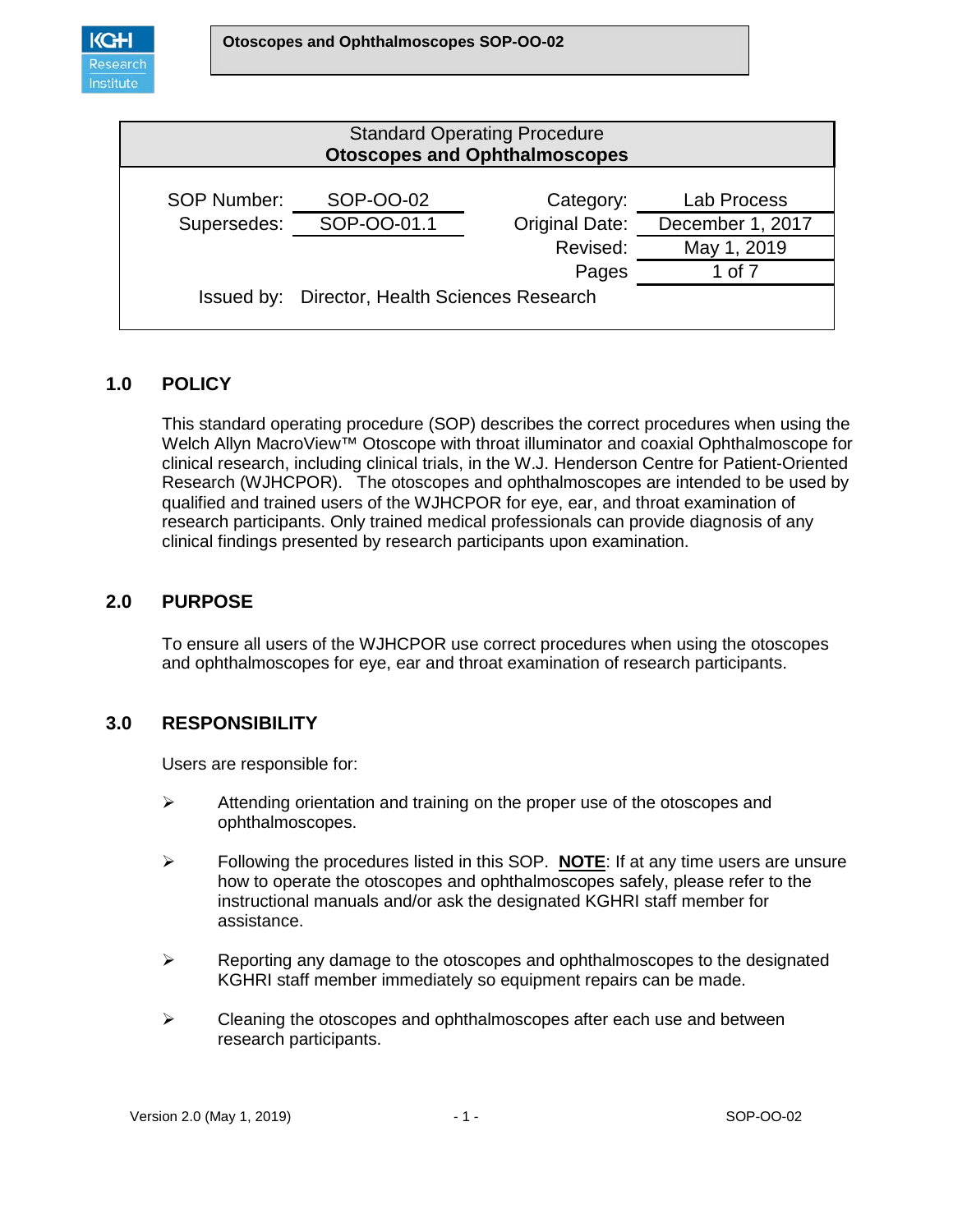

KGHRI is responsible for:

- $\triangleright$  Ensuring all otoscopes and ophthalmoscopes are in good repair and labelled with appropriate contact information for maintenance and repair.
- $\triangleright$  Training new users in safe usage and maintenance of the otoscopes and ophthalmoscopes, documenting the training of all users, and supervising use when necessary.
- $\triangleright$  Ensuring instructional manuals (see Appendix A and Appendix B) are readily available to all users, if required.
- $\triangleright$  Ensuring that all the regular and periodic maintenance required for the otoscopes and ophthalmoscopes is carried out and recorded in the Maintenance Log. The designated KGHRI staff member will contact Kingston Health Sciences Centre's (KHSC) Clinical Engineering Department when regular maintenance inspection and repairs are required.
- $\triangleright$  Ensuring the records of repair are kept and available for inspection.
- $\triangleright$  Providing appropriate cleaning supplies to users of the WJHCPOR.
- $\triangleright$  Charging the otoscopes and ophthalmoscopes.

### **4.0 PROCEDURE**

#### **Using the Otoscope for Ear Examinations**

- $\triangleright$  The otoscope is intended to allow users of the WJHCPOR the ability to perform an examination of the external ear, ear canal and tympanic membrane under magnification.
- $\triangleright$  Using the otoscope head:
	- o Align the cutouts in the otoscope head base with the 3.5-volt power source lug.
	- o Push down slightly and turn 90° clockwise. To remove, reverse the procedure. See Figure 1 below.
	- o Align one of the Welch Allyn disposable/single-use specula tips (adult tip 4.25 mm or paediatric tip 2.75 mm) onto the otoscope using a disposable glove. Twist the specula clockwise until it clicks into the locked position. See Figure 1 below. To remove the specula tip, turn the TipGrip or twist the specula counterclockwise. The specula tips are disposable/single-use and should be tossed into the regular waste bin/container after use. A new specula tip should be used for each research participant.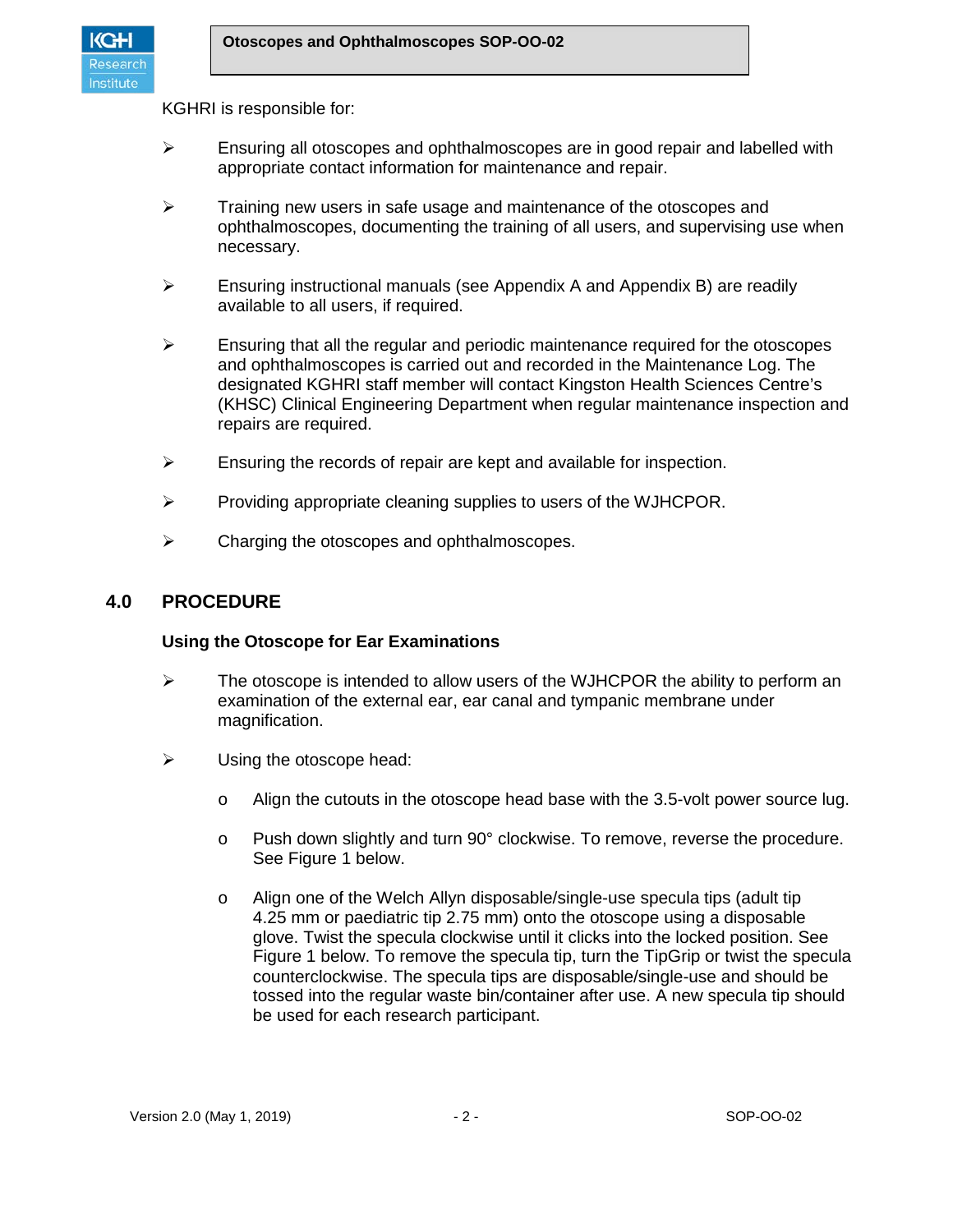



Figure 1: Using the Otoscope

- o To turn the otoscope on, push the green button on the 3.5-volt power source lug and rotate the wheel clockwise. The otoscope is on when the light is on. To turn the otoscope off, rotate the wheel counterclockwise until you hear the green button click back into place. The light will be off when the otoscope is off.
- o To focus align the green line to the green dot and rotate either the inner or outer wheel to fine tune the image of the eye. See Figure 2 below.



Figure 2: Using the Focus on the Otoscope

o Perform the ear examination.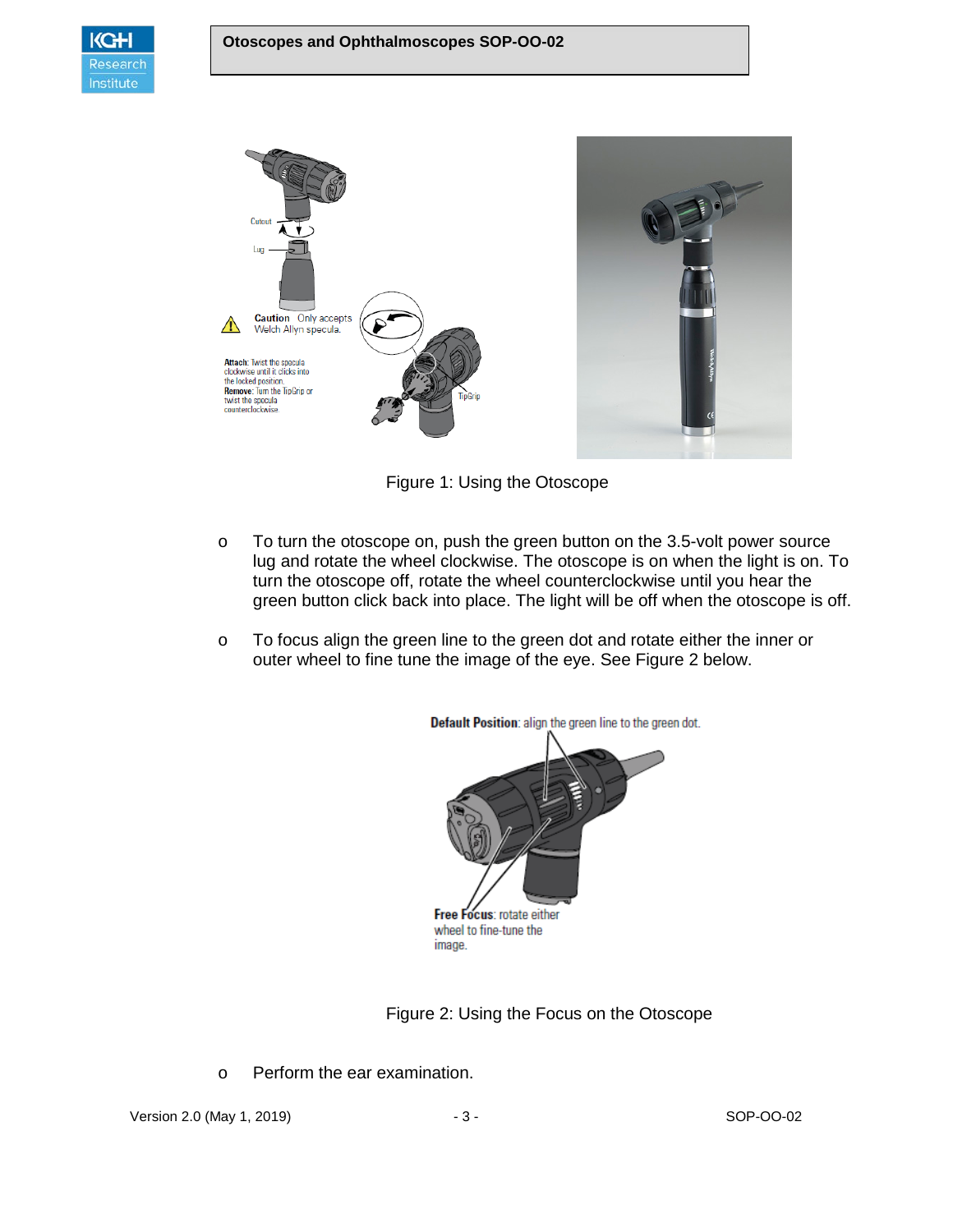

#### **Using the Ophthalmoscope for Eye Examinations**

- $\triangleright$  The ophthalmoscope is intended to allow users of the WJHCPOR the ability to perform an examination of the fundus and other ocular structures (cornea, iris, pupil, lens) of the eye under magnification.
- $\triangleright$  Using the ophthalmoscope head:
	- o Align the cutouts in the ophthalmoscope head base with the 3.5-volt power source lug. See Figure 3 below.
	- o Push down slightly and turn 90° clockwise. To remove, reverse the procedure.



Figure 3: Using the Ophthalmoscope

- $\circ$  To turn the ophthalmoscope on, push the green button on the 3.5-volt power source lug and rotate the wheel clockwise. The ophthalmoscope is on when the light is on. To turn the ophthalmoscope off, rotate the wheel counterclockwise until you hear the green button click back into place. The light will be off when the ophthalmoscope is off.
- o Choose the appropriate aperture. There is a wide range of practical apertures to select from: micro spot, small spot, large spot, fixation, slit, and cobalt blue filter. A red-free filter (green dot) is also available and can be used in conjunction with any apertures. When the switch is positioned to the right (circle with crosshairs inside) the crossed linear polarizing filter will be in place and can be used in conjunction with any apertures. See Figure 3 above.
- o Perform the eye examination.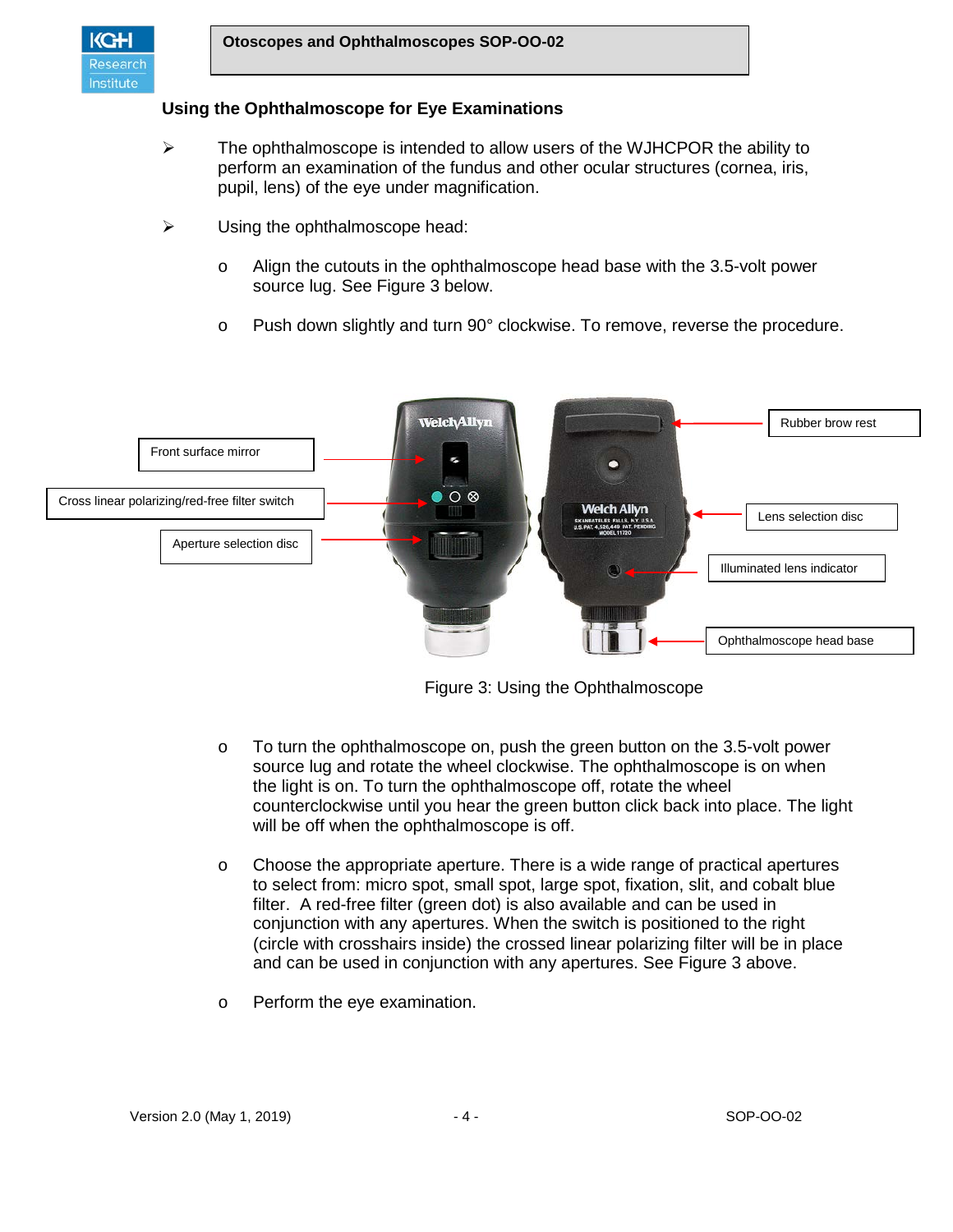

### **Using the Otoscope for Throat Examinations**

- $\triangleright$  The base of the otoscope can be transformed into a throat illuminator.
- $\triangleright$  Using the throat illuminator head:
	- o Grasp the otoscope section with your left hand.
	- o Grasp the throat illuminator collar (under the silver ring).
	- o Hold the throat illuminator collar stationary and twist the otoscope section counterclockwise until the otoscope head is removed. See Figure 4 below.
	- o In order for the throat illuminator to work it must be attached to the 3.5-volt power source lug.
	- o To turn the throat illuminator on, push the green button on the 3.5-volt power source lug and rotate the wheel clockwise. The throat illuminator is on when the light is on. To turn the throat illuminator off, rotate the wheel counterclockwise until you hear the green button click back into place. The light will be off when the throat illuminator is off.
	- $\circ$  To replace the otoscope section, align the otoscope section with the top of the throat illuminator and turn clockwise.





 $\triangleright$  Perform the throat examination.

### **Cleaning the Otoscopes and Ophthalmoscopes**

 After each research participant use, users **MUST** wipe down otoscopes and ophthalmoscopes with a dry cloth. **DO NOT** apply alcohol, chemicals, cleaning products or water as it will damage the otoscopes and ophthalmoscopes. Ensure the otoscopes and ophthalmoscopes are off before cleaning.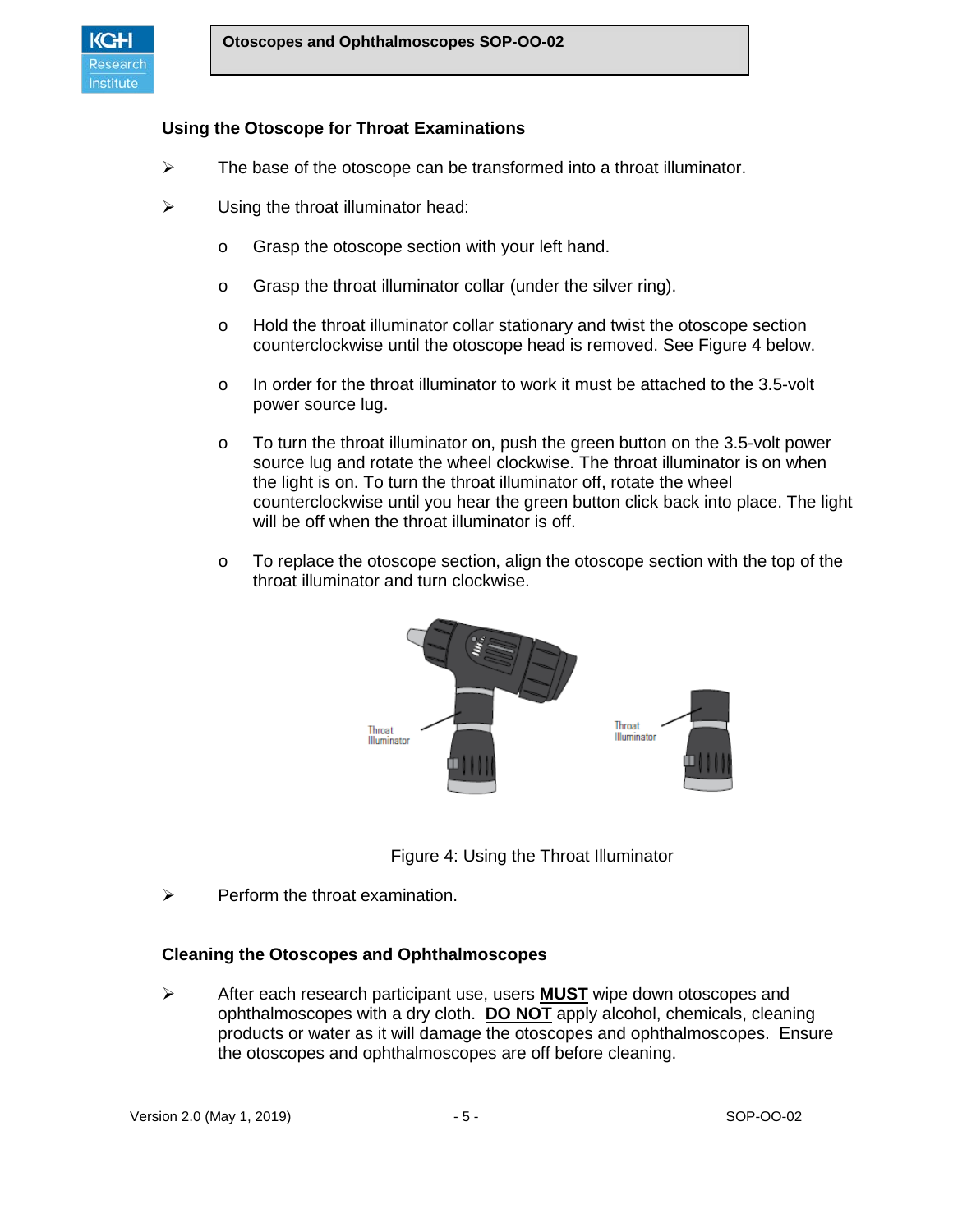

#### **Charging the Otoscopes and Ophthalmoscopes**

- $\triangleright$  Attach the 3.5-volt power source lug to the AC charging module. See Figure 5 below.
- $\triangleright$  Push the black button on the wall charger unit and pull the case of the AC charging module towards the 3.5-volt power source lug. This will retract the AC prongs. See Figure 6.
- $\triangleright$  Plug the unit into an electrical wall power source to allow the unit to charge. Charge for 12 continuous hours.
- $\triangleright$  Once fully charged the 3.5-volt power source lug will last for two (2) continuous hours before it needs to be charged again.



Figure 5: Otoscope and Ophthalmoscopes Parts



Figure 6: Charging the Otoscope and Ophthalmoscopes